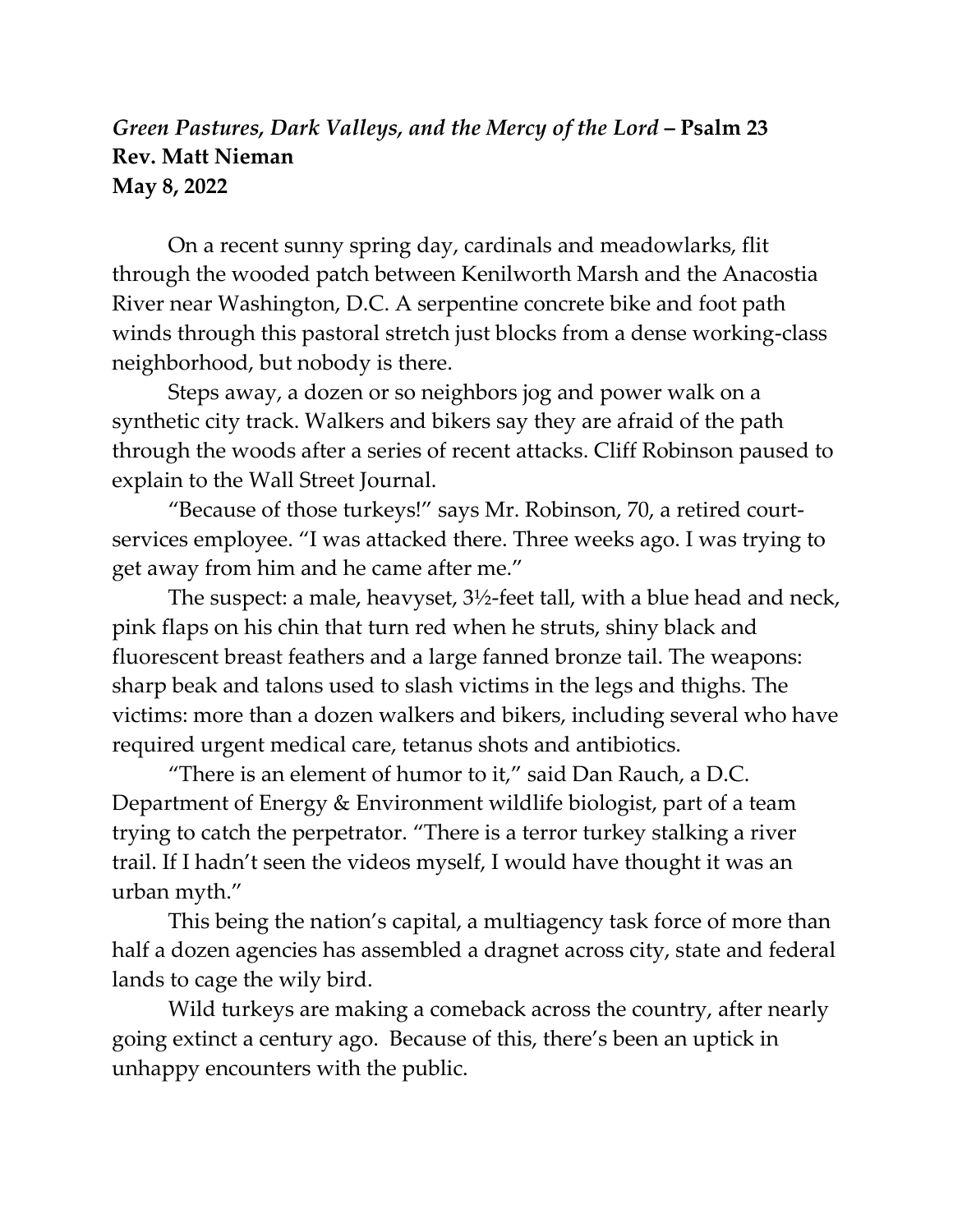Outside Boston in November 2020, Liz Poulette said she was on her way to a Dunkin' for coffee (large, iced, cream, one Splenda) when a wild turkey began tailing her. "I had started walking backwards to keep an eye on it, not wanting to make any sudden moves," Ms. Poulette said in an email. "When it was a few feet away, suddenly it jumped at me. Like out of some cartoon, I had to use my purse to beat it back." She sustained scratches on her arm.

Meanwhile, back in D.C., social media and local broadcasts have been plump with reports of encounters with the chasing bird. "I was chased by this guy back in November for a solid quarter mile at relatively high speed," one person posted online. (Turkeys can run at a speed of up to 25 mph.) "I was lucky to be on my bike, not sure how this would've ended had I been on foot before he finally gave up at the bridge."

And another of the turkey's targets wrote back in February:

"A wild turkey attacked me on the Anacostia trail last night. I ended up at urgent care with puncture wounds on my legs and I had to get a tetanus shot and antibiotics. It was terrifying."

One elderly woman told a park ranger she warded the turkey off with a fanny pack, another with a rolled-up plastic fence.

Wild turkeys, friends, are in hot pursuit these days.

Have you ever been chased by somebody or something? I'm not talking about wild game like turkeys. And no, ladies, I don't mean some cute guy that was overly-aggressive in pursuing your heart. No, guys, I don't mean the rest of the pack trying to overtake you in the annual community road race that you once led at the two-mile mark. And no, I don't mean any of you aggressive drivers who've had to relent to the pursuit of a highway patrol officer needing to ticket you for speeding.

No, I mean have you ever been chased by something else—followed by some entity that won't give up on its pursuit of you? Maybe it's been an employer who was relentless in trying to hire you. Maybe you've been followed and chased by the memory of a painful experience in your past. Or maybe you can't shake the overwhelming pursuit of your conscience, trying to get you to admit a mistake you've long denied making.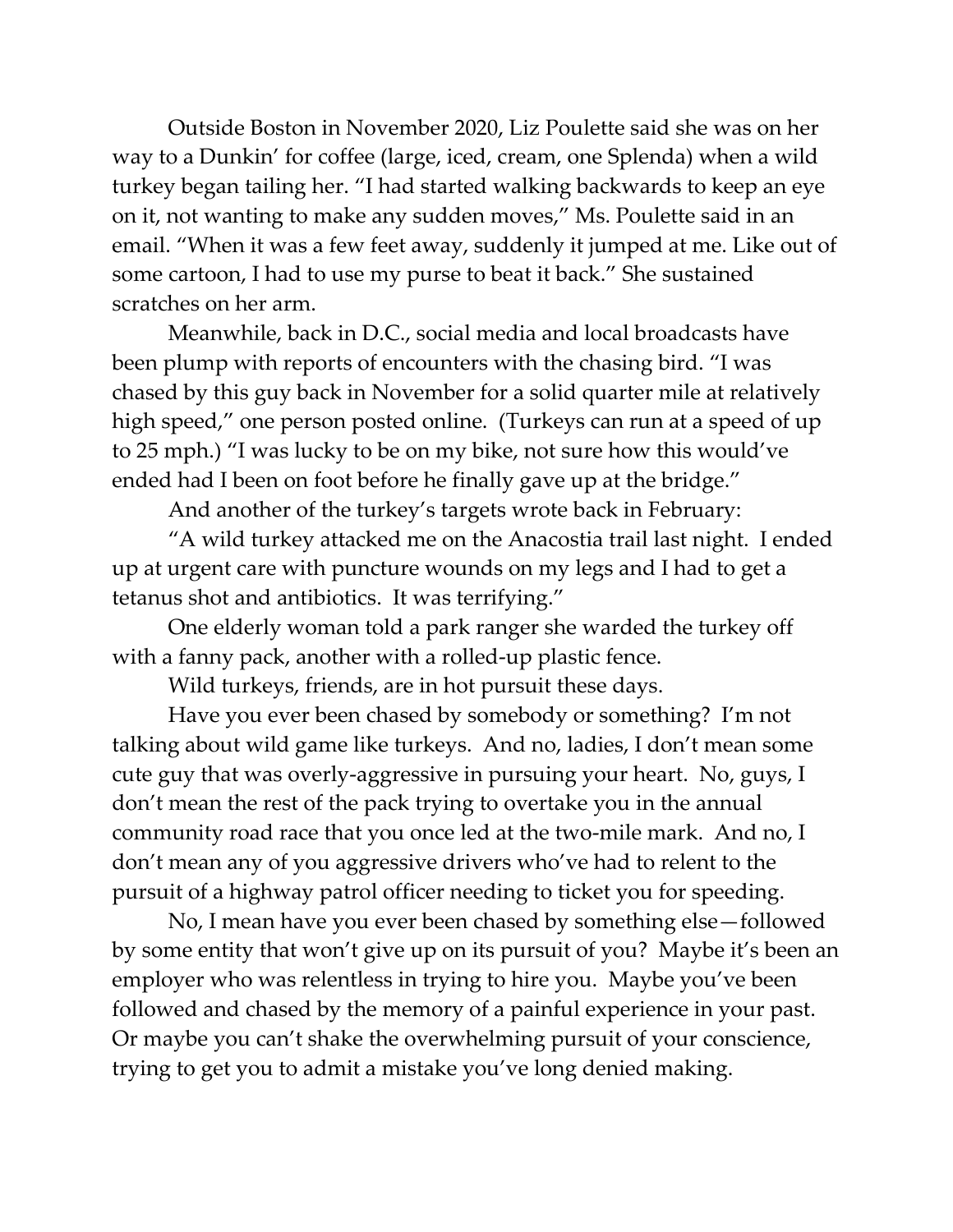They're always there, it seems, this feeling, this memory, this force. We can't shake them (the overly aggressive potential employer not withstanding). They're always urging, pushing, needling us. They never fall back, disappear, or cease to make their presence felt.

Through all phases of life, however, including exhilarating highs and discouraging lows, God would want us to remember what the psalmist wrote. There is a force following us—chasing us even—that will be with us for the rest of our days. It is goodness and mercy, born out of the womb of a loving and gracious God.

We struggle at times to find the right metaphor that accurately depicts the goodness and mercy of God. But on this Mother's Day, there's no better illustration than that of a devoted mother doing everything she can to protect and train her treasured offspring.

Throughout scripture, God is depicted as a loving parent.

"In so many passages, God is described as loving his children wildly and without restraint. Like a loving mother, God has a long memory, holds the stories of her babies, resists complacency and insists on courage, growth, and risk-taking. God does this with wisdom: hovering, launching, supporting, and guiding. God longs to give and receive affection and aches when his children refuse his embrace. She groans in labor, giving herself over to shattering pain to bring new life into the world." (Debie Thomas, *Christian Century*, May 4, 2022)

Like a devoted mom, God trails us all the time—following, chasing, pursuing from just the right distance. But unlike a tom Turkey, God doesn't look to strike, endanger, or bring harm. God's goodness and mercy simply follow us all the days of our lives.

Today, five of our youth are making their public professions of faith in Jesus Christ. Over the last many months, they've examined some of the great qualities that this God in three persons exhibits. In God the Father, they were reminded how God creates, how God is majestic, and omnipotent, and always present. In God the Son, they were reminded how God came to be one of us and in doing so taught, related, forgave, sacrificed, and knows what's it like when we go through our own pain. And in God the Holy Spirit, they were assured that Jesus is alive today by a